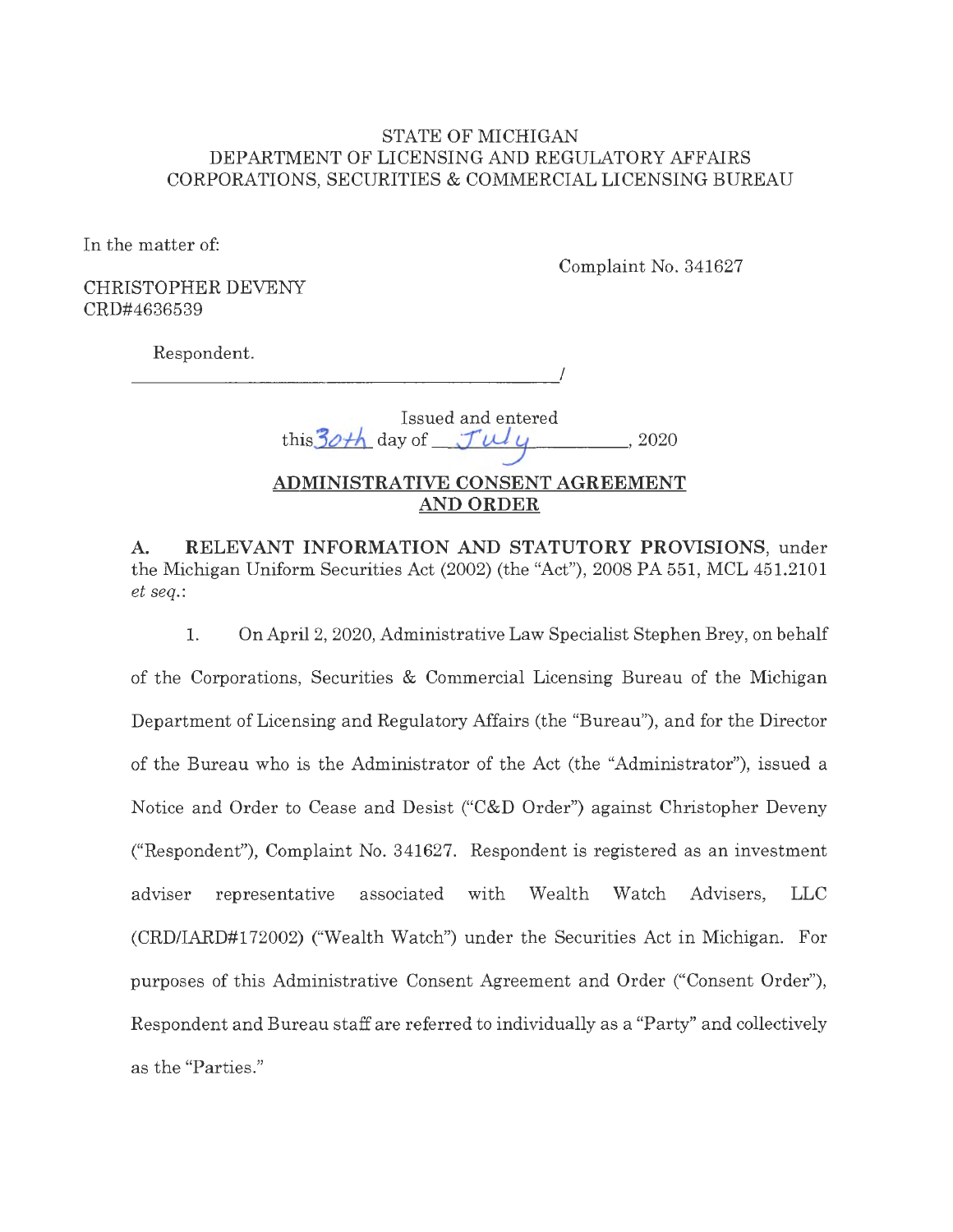Administrative Consent. Agreement & Order Christopher DeVeny Complaint No. 341627 Page 2 of 8

2. The C&D Order ordered Respondent to immediately cease and desist from violating the Act, specifically section 402 of the Act, MCL 451. 2402, and further notified Respondent that the Administrator intended to impose a civil fine against him in the amount of  $$10,000$  under MCL  $451.2604(4)(a)$ .

3. The C&D Order was immediately effective pursuant to MCL 451.2604(2); however, Respondent, through counsel, timely requested an administrative hearing on the C&D Order under MCL 451.2604(2) and (3) (the "Hearing Request").

4. Respondent will be working at the following address:

Address: 202 Union Street, Marine City, **MI** 48039 Telephone: 810-423-6016 Email: cdeveny@cleardirection.us

5. Respondent will be supervised by the following Supervisor or Compliance Officer at Wealth Watch who works at the address indicated:

Name: Jason Moore

Address: 8310 South Valley Highway, Suite 107, Englewood, CO 80112 Telephone: 855-822-3708

Email: jason.moore@wealthwatchadvisors.com

6. The Parties have determined that: {a) protection of the investing public does not require additional disciplinary action if Respondent and Wealth Watch agree to the terms and conditions specified in this Consent Order; and (b) this Consent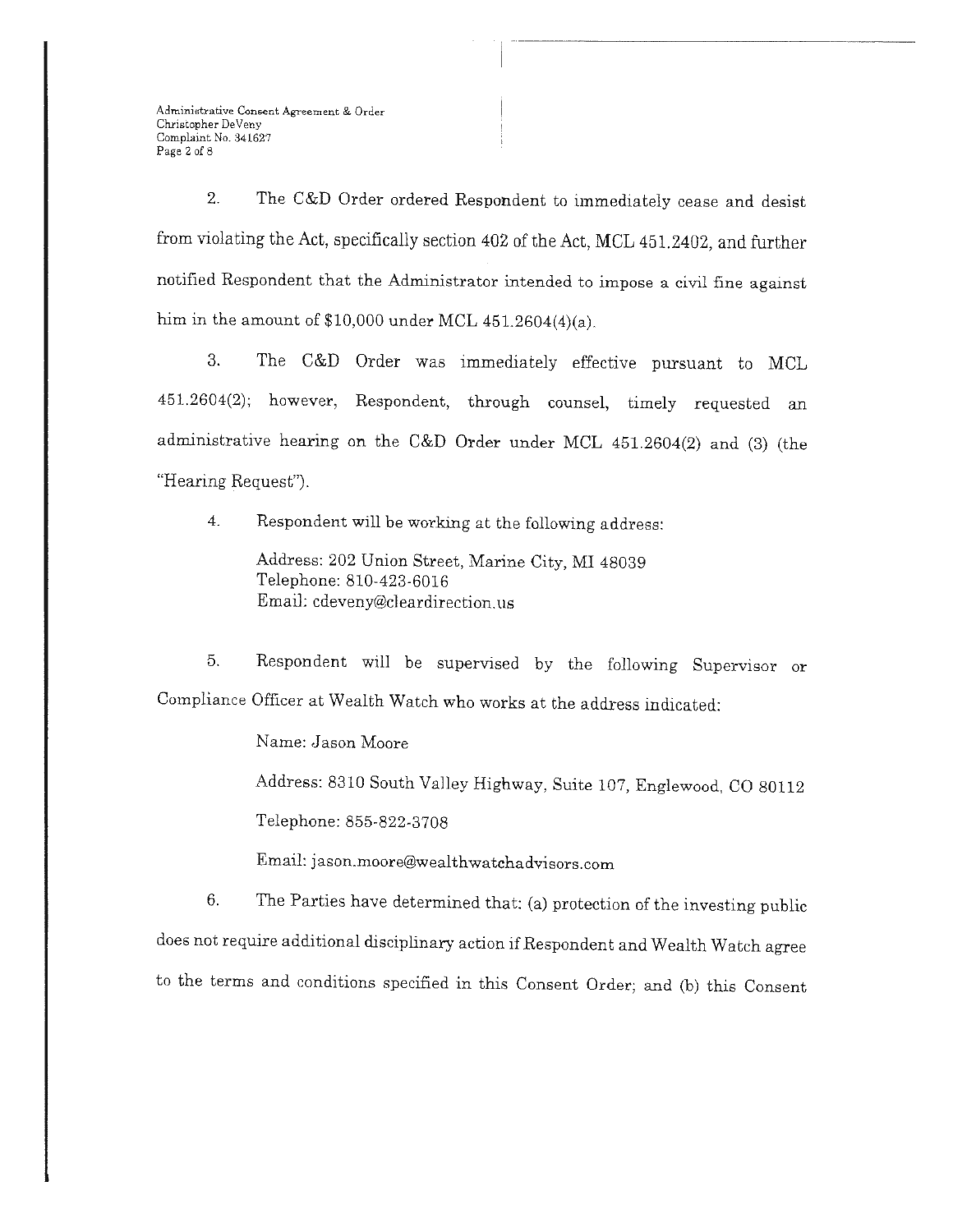Order is authorized by law and otherwise reasonable, appropriate, and in the public interest.

7. As a result of negotiations, the Parties agree to and recommend that the Administrator order a settlement of this matter under the terms and conditions set forth in this Consent Order. Respondent was represented by legal counsel throughout the process of resolving the C&D Order through this Consent Order.

### **B. AGREEMENT**

The Parties agree to resolve the C&D Order under the following terms and conditions:

1. Respondent and Wealth Watch agree that Respondent will be subject to heightened supervision pursuant to Wealth Watch policies and procedures for one year from the date of service of this Consent Order. See Exhibit A.

2. Respondent agrees to pay the Bureau a reduced civil fine in the settlement amount of five thousand and 00/100 Dollars (\$5,000.00) (the "Reduced Civil Fine"). Respondent agrees to pay the Reduced Civil Fine within sixty (60) calendar days after the mailing date of this Consent Order, once entered. The Reduced Civil Fine must be paid by cashier's check or money order made payable to the "State of Michigan," contain identifying information (name and "Complaint No. 341627"), and be mailed to the Bureau at the following address:

Corporations, Securities & Commercial Licensing Bureau Securities & Audit Division - Final Order Monitoring P.O. Box 30018 Lansing, MI 48909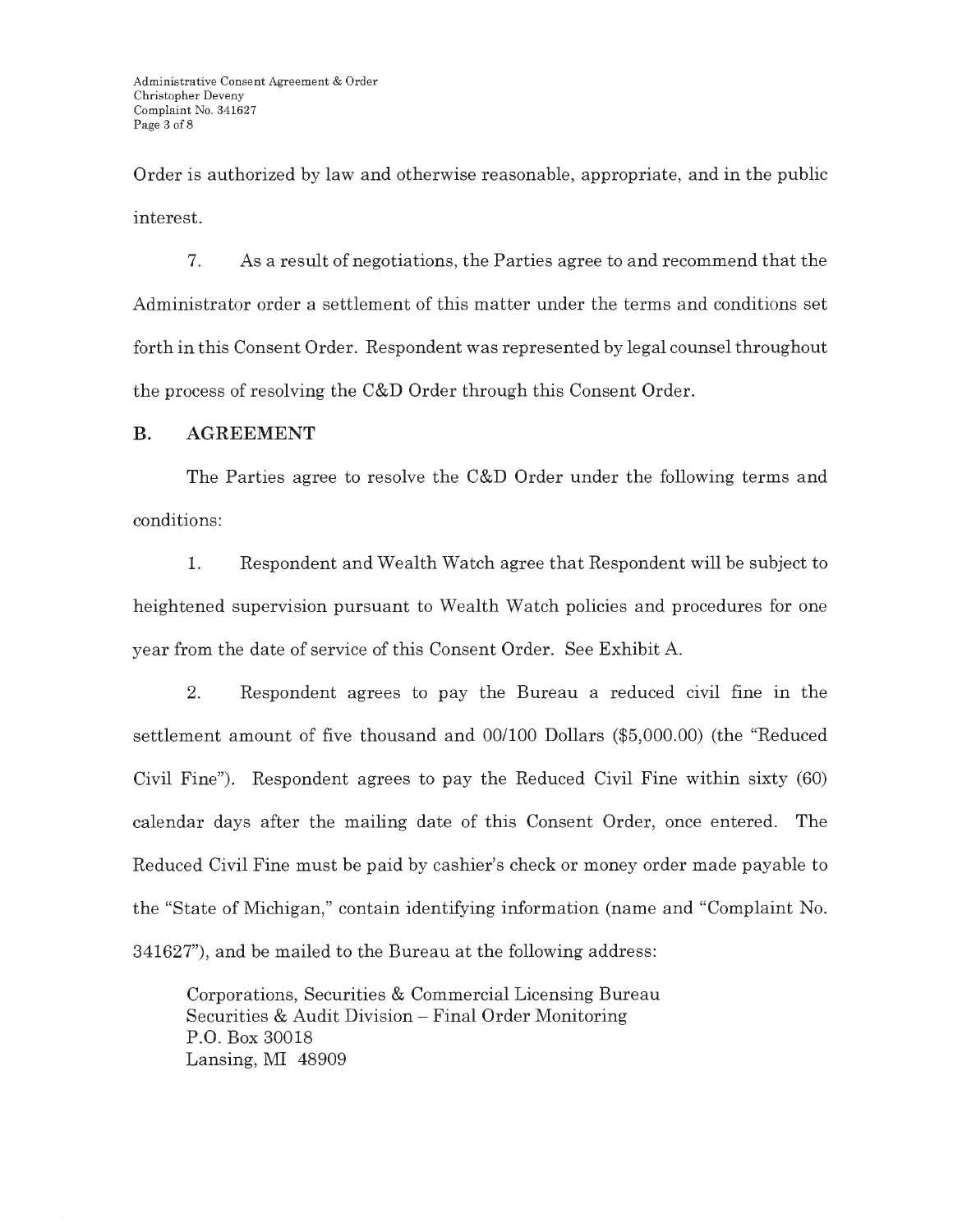If any portion of the Reduced Civil Fine is overdue, the Administrator may refer it to the Michigan Department of Treasury for collection action against Respondent. In addition, and consistent with Paragraph B.13. below, the Administrator reserves the right to take other available legal action to enforce payment of and collect the Reduced Civil Fine.

3. The Bureau will report and publish this Consent Order according to its current policy, as follows:

• This Consent Order is a public record required to be published and made available to the public, consistent with section 11 of the Michigan Freedom of Information Act, MCL 15.241. The Bureau will publish this Consent Order consistent with its current policy, whereby copies of orders issued under the Act are posted to the Bureau's website and a summary of order content is included in monthly disciplinary action reports separately published on the Bureau's website. Following entry of the attached Order, the Bureau will update the relevant Form U6 with the Central Registration Depository reflecting the Parties' resolution the C&D Order.

4. Notwithstanding the potential application of MCL 451.2412(9), this

Consent Order expressly preserves the Bureau's and Administrator's ability to rely on and assert, in any future proceeding under the Act, all activities, conduct, and alleged Act violations by Respondent contained in or relating to the C&D Order.

5. Respondent neither admits nor denies the allegations in the C&D Order or any wrongdoing in connection with this matter, and consents to entry of this Consent Order only for the purpose of resolving the C&D Order in an expeditious fashion that avoids the time and expense associated with an administrative proceeding on the Hearing Request and any appeals therefrom.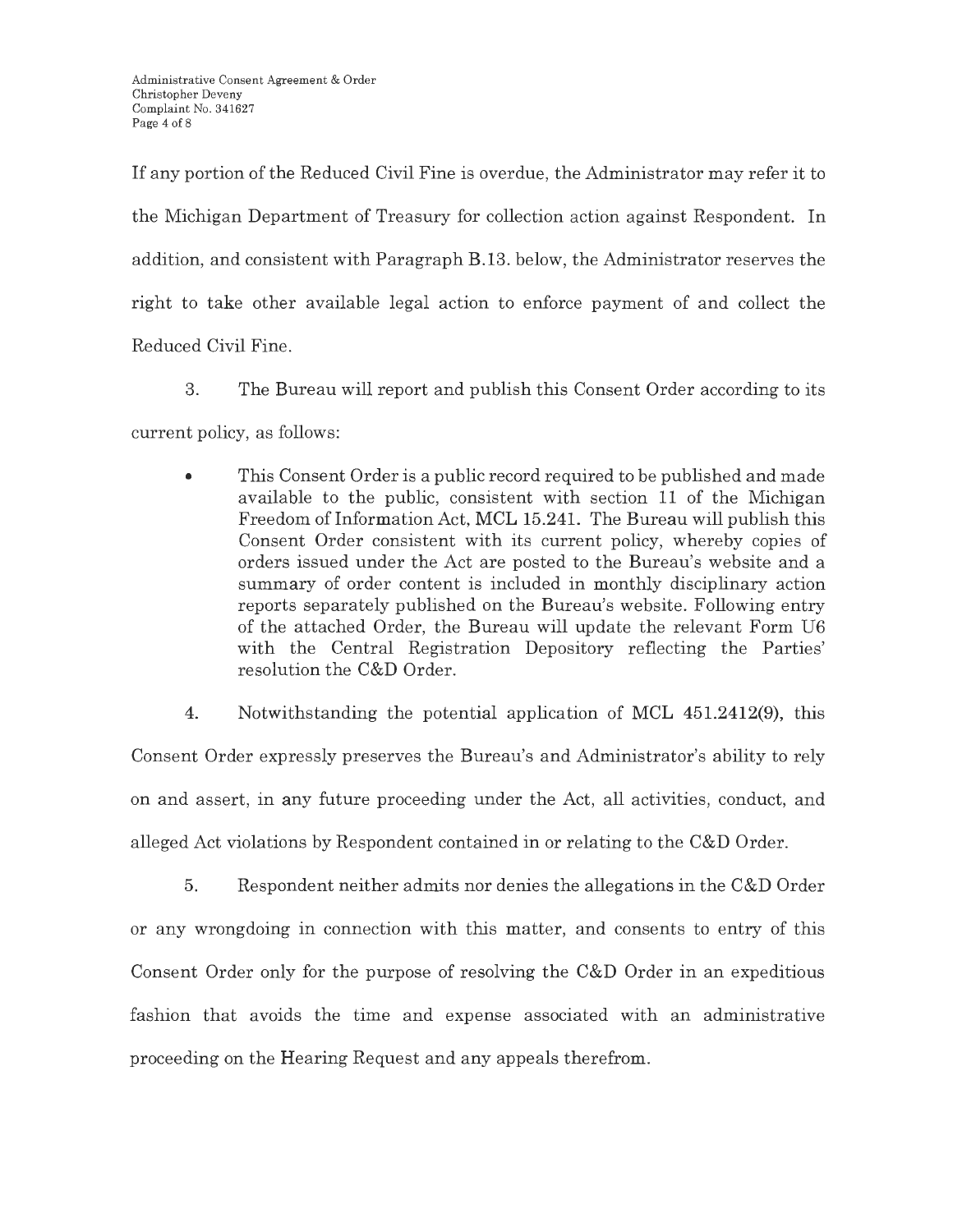6. The Parties agree that this Consent Order resolves only Respondent's activities, conduct, and alleged Act violations contained in the C&D Order, but it does not address or resolve any other activities, conduct, or potential Act violations engaged in by Respondent not expressly contained in the C&D Order or occurring after the date this Consent Order is entered.

7. Respondent agrees that, effective upon entry of this Consent Order, his Hearing Request is automatically revoked without further action by the Parties.

8. Respondent agrees to cooperate with the Bureau and comply with any reasonable investigative demands made by the Bureau in the future for purposes of ensuring compliance with this Consent Order or the Act.

9. Respondent acknowledges and agrees that: (a) the Administrator has jurisdiction and authority to enter this Consent Order; (b) the Administrator may enter this Consent Order without any further notice to Respondent; and (c) upon entry of this Consent Order, it is final and binding, and Respondent waives any right to a hearing or appeal of this Consent Order and the C&D Order under the Act, the rules promulgated under the Act or the predecessor Act, the Administrative Procedures Act of 1969, 1969 PA 306, MCL 24.201 *et seq.,* or other applicable law.

10. The Parties understand and agree that this Consent Order will be presented to the Administrator for her final approval as evidenced by its entry, and that the Administrator may, in her sole discretion, decide to accept or reject this Consent Order. If the Administrator accepts this Consent Order by entering it, this Consent Order becomes fully effective and binding in accordance with Paragraph B.9.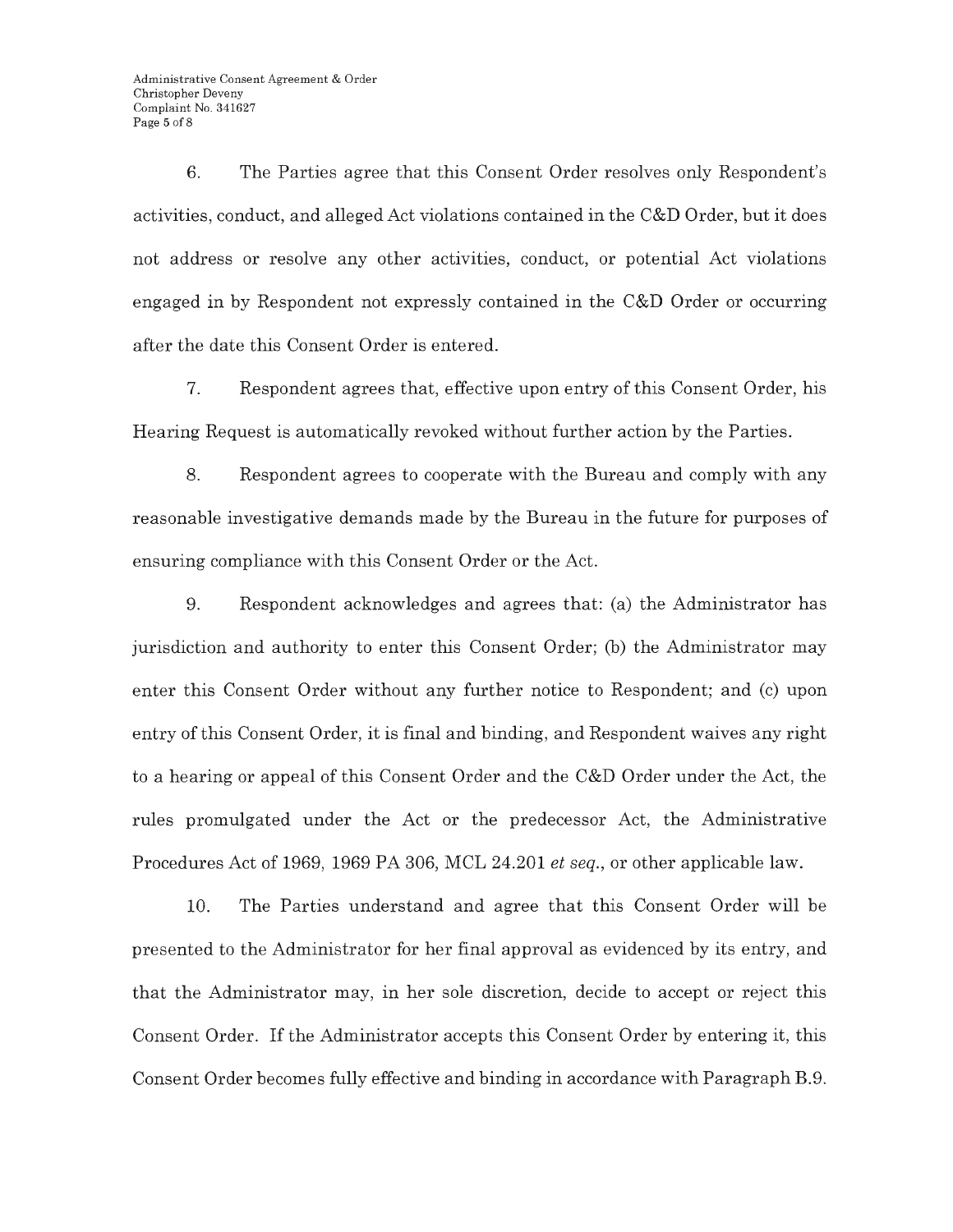above. If the Administrator rejects this Consent Order by refusing to enter it, the Parties waive any objection to submitting the Hearing Request for adjudication through a formal administrative proceeding and the Administrator remaining the final decisionmaker at the conclusion of that proceeding.

11. The Parties acknowledge and agree that this Consent Order contains the entire understanding of the Parties and supersedes and forever terminates all prior and contemporaneous representations, promises, agreements, understandings, and negotiations, whether oral or written, with respect to its subject matter. The Parties further agree that this Consent Order may only be amended, modified, or supplemented by a duly executed writing signed by each Party and approved by Order of the Administrator.

12. The Parties acknowledge and represent that: (a) each Party has read this Consent Order in its entirety and fully understands all of its terms, conditions, ramifications, and consequences; (b) each Party unconditionally consents to the terms of this Consent Order; (c) each Party has consulted with or had ample opportunity to consult with legal counsel of his, her, or its choosing prior to executing this Consent Order; (d) each Party has freely and voluntarily signed this Consent Order; and (e) the consideration received by each Party as described in this Consent Order is adequate.

13. The Parties acknowledge and agree that the Administrator retains the right to pursue any action or proceeding permitted by law to enforce the provisions of this Consent Order.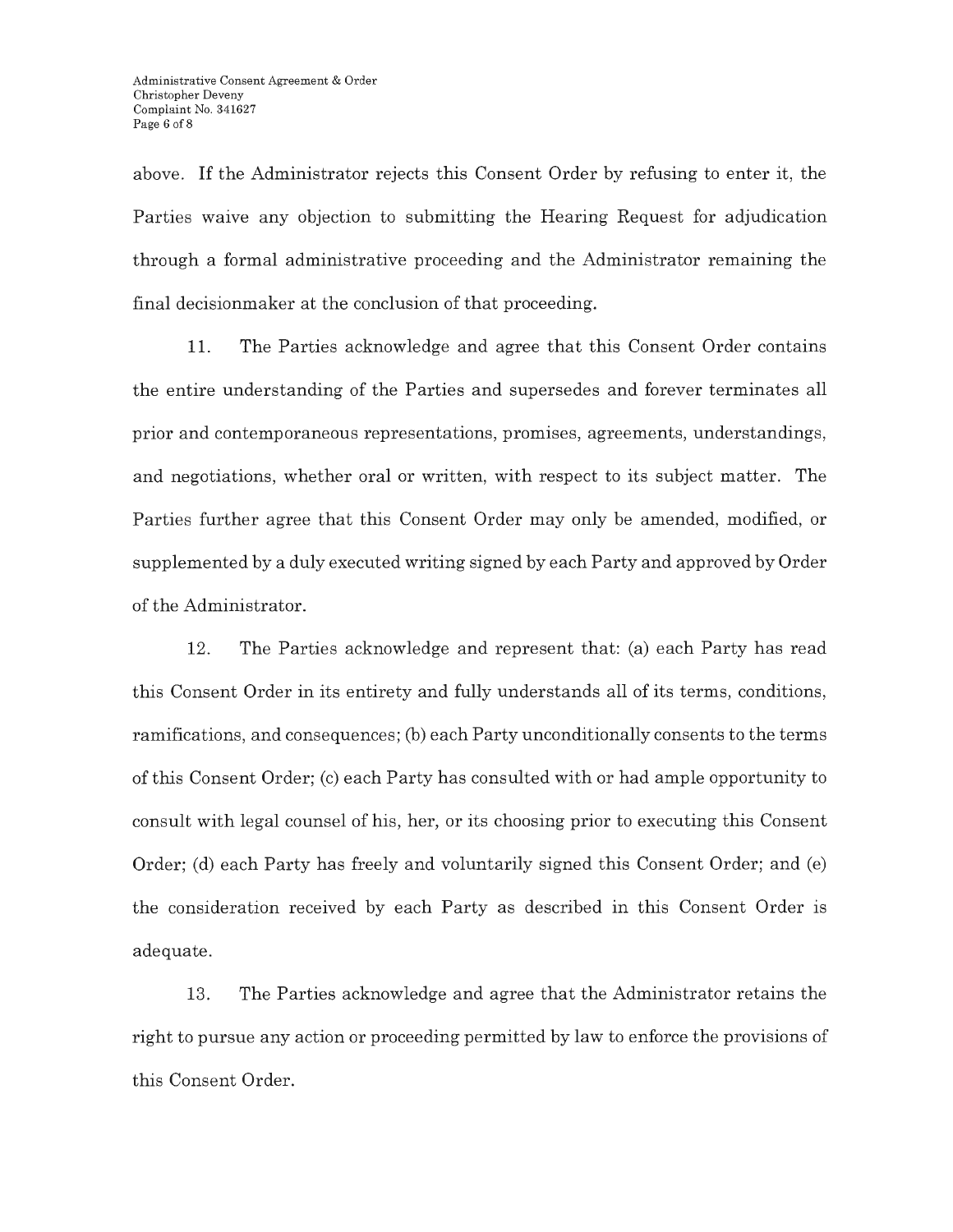Administrative Consent Agreement & Order Christopher De Veny Complaint No. 341627 Page 7 of 8

14. The Parties agree that facsimile or electronically-transmitted signatures may be submitted in connection with this Consent Order and are binding on that Party to the same extent as an original signature.

Through their signatures, the Parties agree to the above terms and.

conditions.

Signed: Christopher DeVeny

Dated: 7 - 21/-2020

Acknowledged and reviewed by:

Signed: John Hubbard

Attorney for Respondent

Approved by:

Signed:

*Dated: 7/2/2020 I I* 

Dated:

Timothy L. Teague Securities & Audit Division Director Corporations, Securities & Commercial Licensing Bureau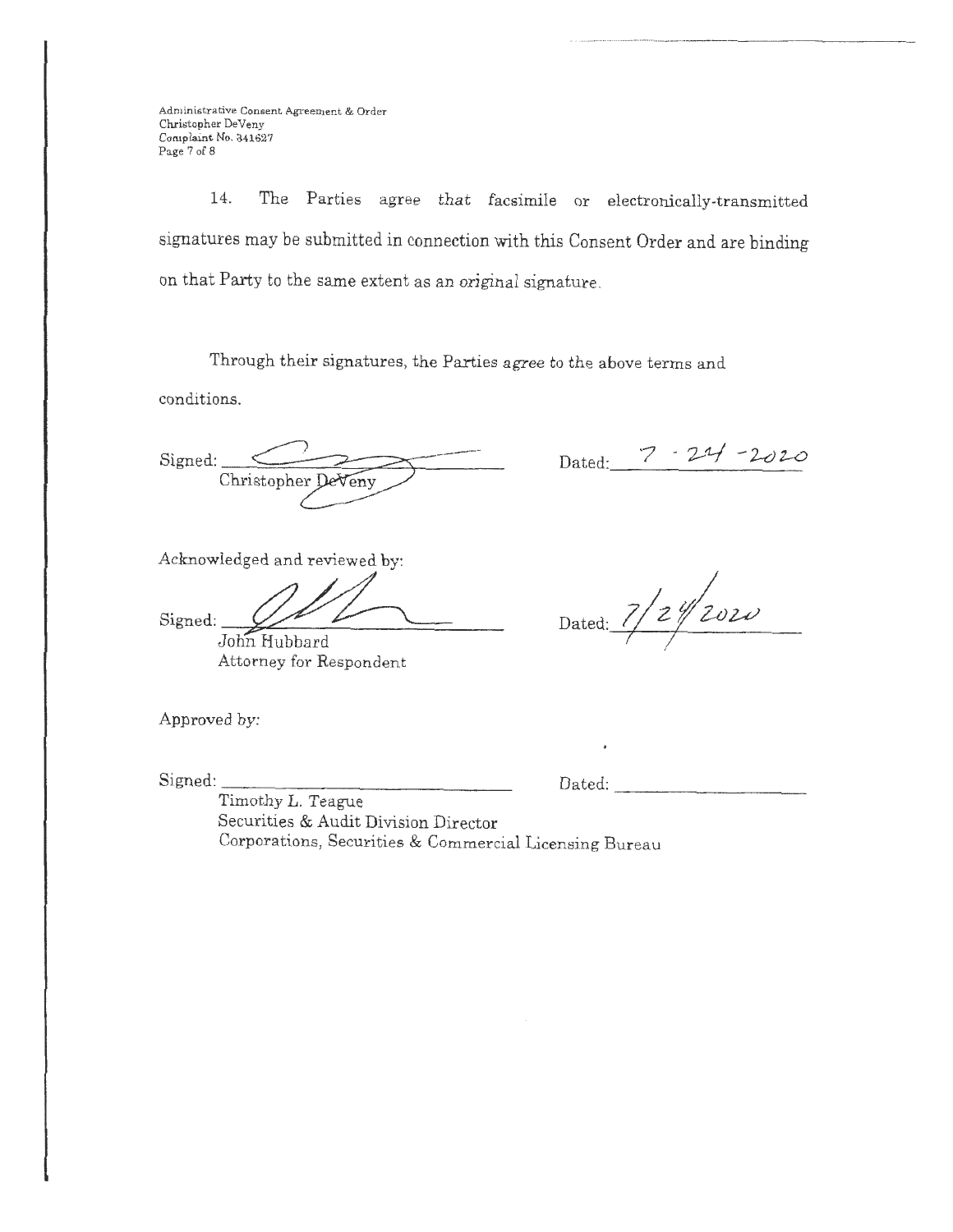Administrative Consent Agreement & Order Christopher Deveny Complaint No. 341627 Page 7 of 8

14. The Parties agree that facsimile or electronically-transmitted signatures may be submitted in connection with this Consent Order and are binding on that Party to the same extent as an original signature.

Through their signatures, the Parties agree to the above terms and

conditions.

Signed:

Christopher De Veny

Acknowledged and reviewed by:

Signed:

John Hubbard Attorney for Respondent

Approved by:

Signed: <u>Import of I</u> Seague

Dated: 7/27/20

Securities & Audit Division Director Corporations, Securities & Commercial Licensing Bureau

Dated: -----------

Dated: The Date of the United States of the United States of the United States of the United States of the United States of the United States of the United States of the United States of the United States of the United Sta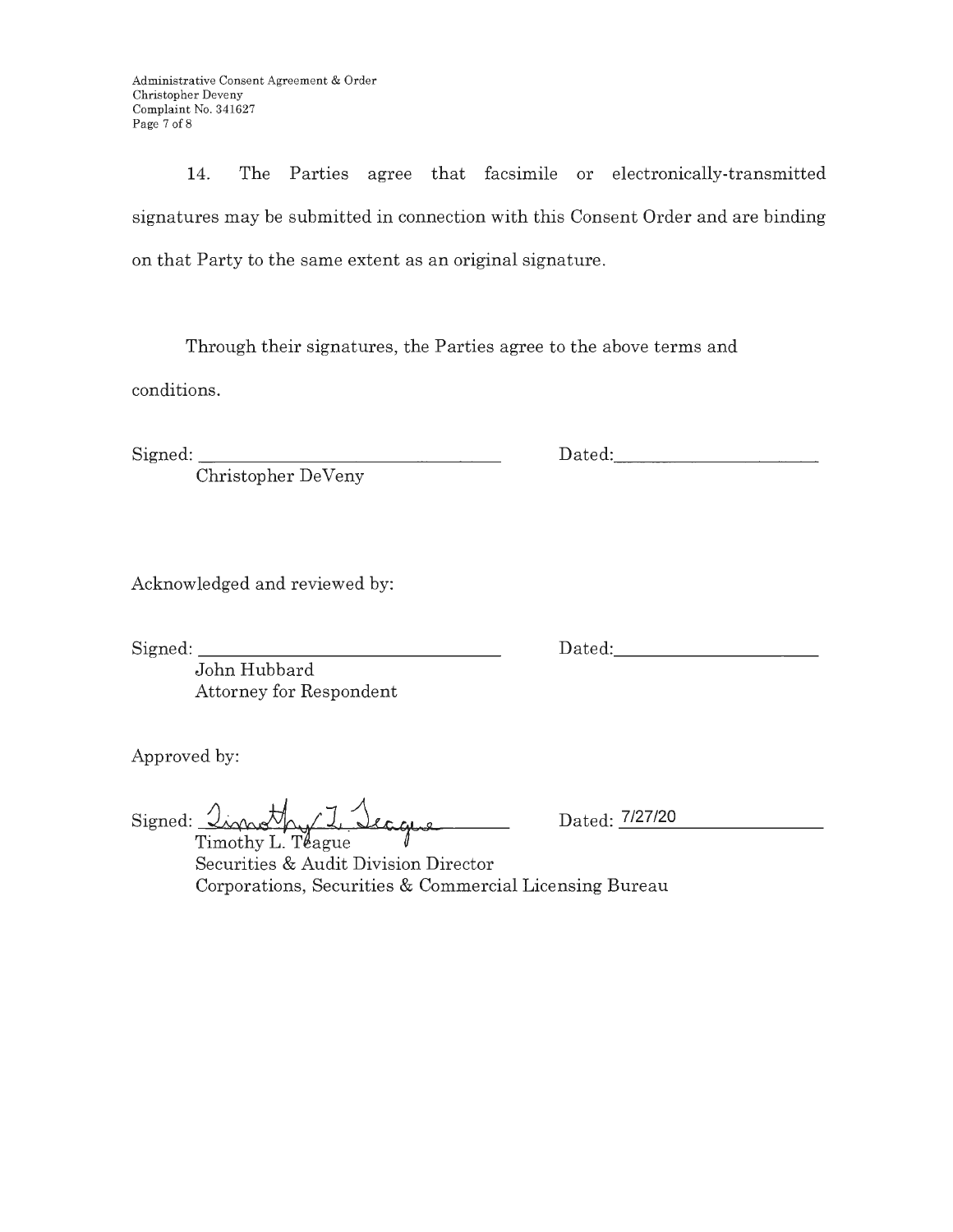Administrative Consent Agreement & Order Christopher Deveny Complaint No. 341627 Page 8 of 8

# **C. ORDER**

The Administrator NOW, THEREFORE, ORDERS:

THE TERMS AND CONDITIONS IN THE FOREGOING FULLY EXECUTED CONSENT AGREEMENT ARE INCORPORATED BY REFERENCE AND MADE BINDING AND EFFECTIVE THROUGH THIS CONSENT ORDER.

By: Gunda Clergy Linda Clegg

Administrator and Interim Director Corporations, Securities & Commercial Licensing Bureau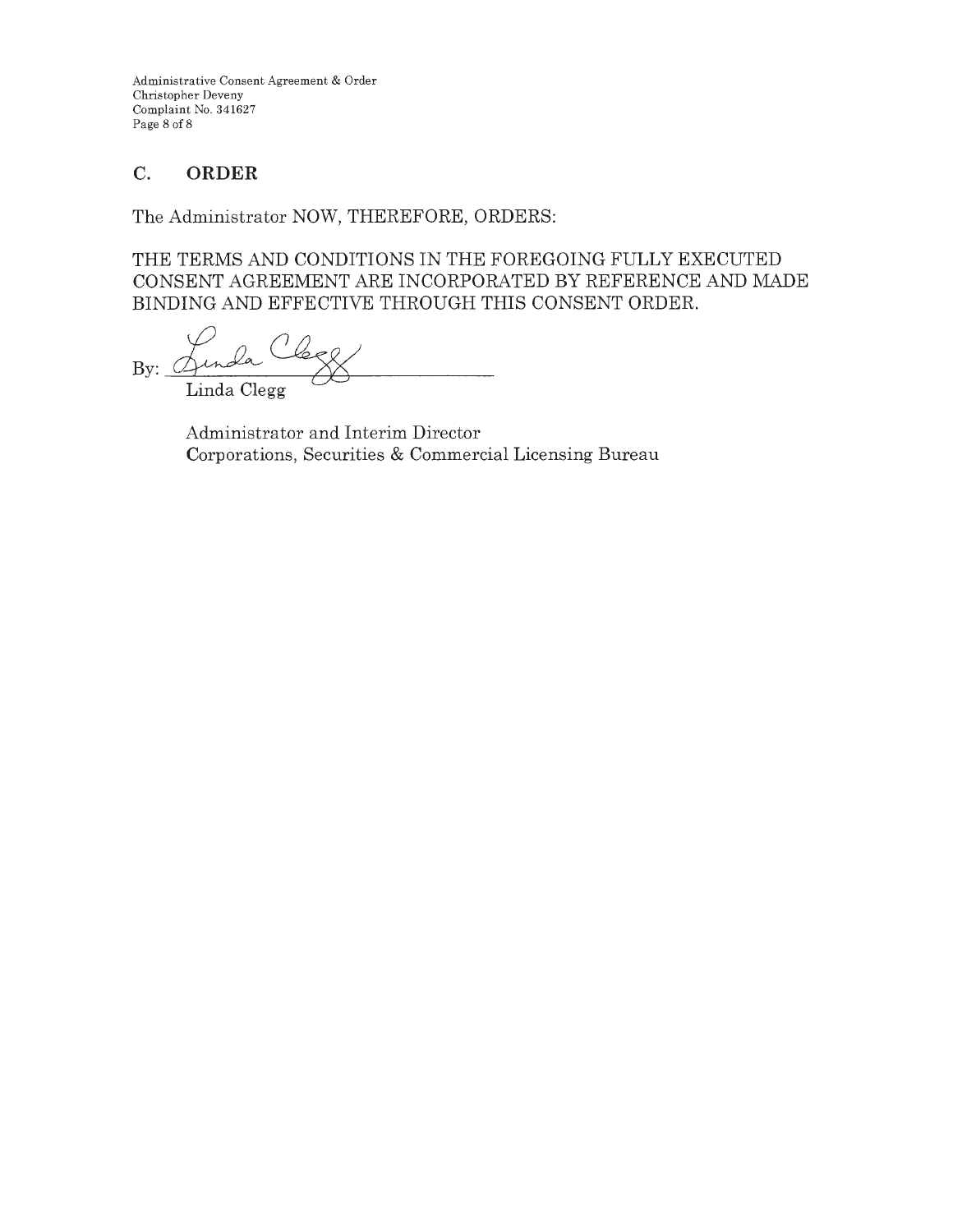### STATE OF MICHIGAN DEPARTMENT OF LICENSING AND REGULATORY AFFAIRS CORPORATIONS, SECURITIES & COMMERCIAL LICENSING BUREAU

In the Matter of: Complaint No. 341627

CHRISTOPHER DEVENY CRD#4636539

Respondent.

Respondent. Issued and entered This  $\alpha^{\omega}$  day of  $\Lambda \rho$ ril, 2020 NOTICE AND ORDER TO CEASE AND DESIST

The Corporations, Securities & Commercial Licensing Bureau ("Administrator"), pursuant to its statutory authority and responsibility to administer and enforce the Michigan Uniform Securities Act (2002), 2008 PA 551, as amended, MCL 451.2101 *et seq* ("Securities Act"), hereby orders Christopher DeVeny ("Respondent") to cease and desist from acting as an unregistered agent for Heartland Production and Recovery LLC ("Heartland"), contrary to the Securities Act. Respondent is also notified of the opportunity to request a hearing in this matter.

## **I. BACKGROUND**

### **A. The Respondent**

1. Christopher DeVeny is a resident of the state of Michigan. Respondent is registered as an investment adviser representative associated with Wealth Watch Advisers, LLC (CRD/IARD#172002) under the Securities Act in Michigan.

### **B. Findings of Fact**

- 1. The Administrator's staff investigated Respondent's activities under the Securities Act.
- 2. In or around January of 2020, the Administrator issued an order against Heartland Production and Recovery, LLC for violations of section 402(4) of the Securities Act, MCL 451.2402(4).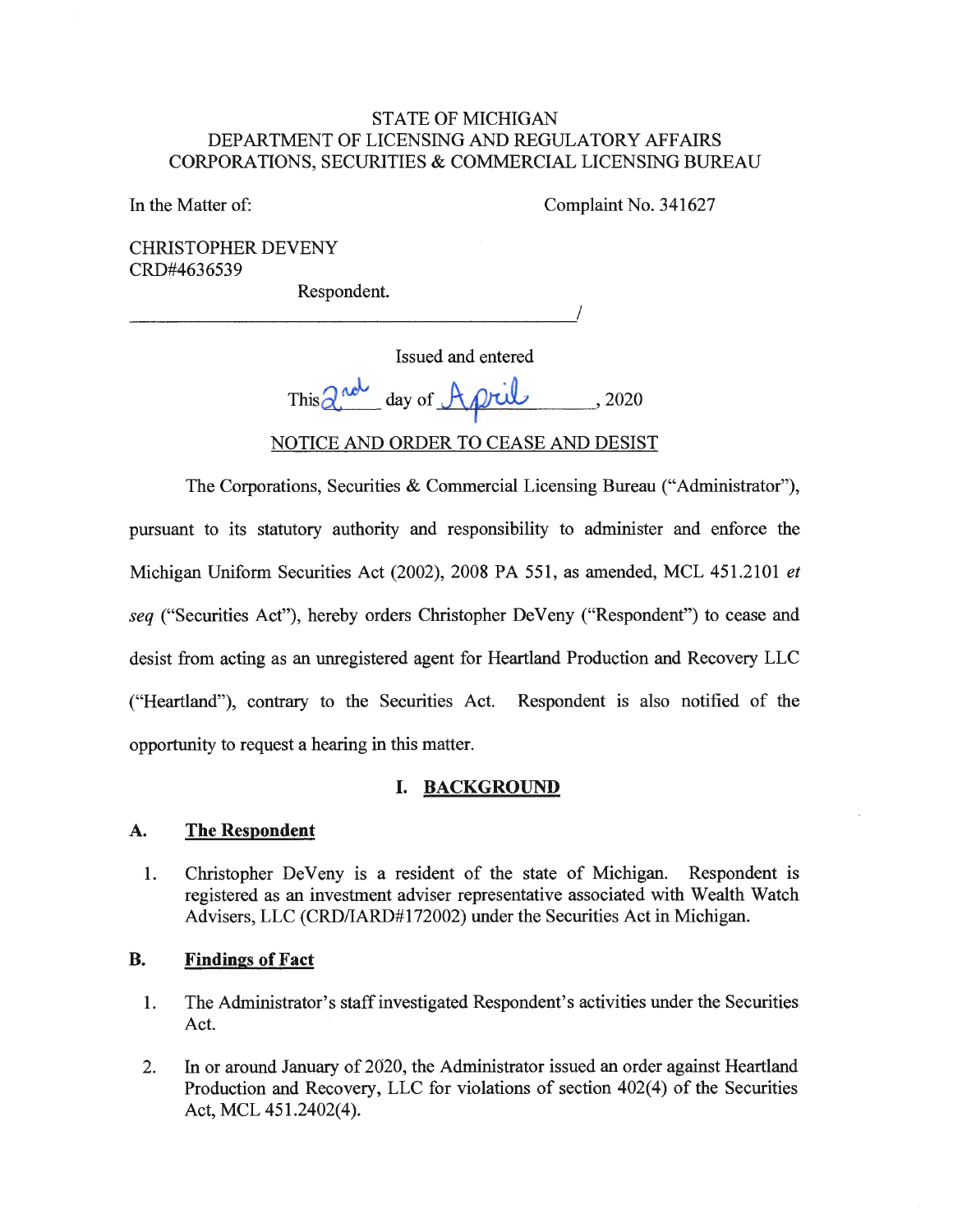3. The investigation developed evidence that Respondent offered and sold Heartland Production and Recovery Services, LLC securities to Michigan investors and that he received commission payments in connection with the sales. Respondent is not registered or exempt from registration as an agent pursuant to the Securities Act in Michigan.

#### II. **RELEVANT STATUTORY PROVISIONS**

1. Section 402(1) of the Securities Act, MCL 451.2402(1), states:

An individual shall not transact business in this state as an agent unless the individual is registered under this act as an agent or is exempt from registration as an agent under subsection (2).

2. Section 503(1) of the Securities Act, MCL 451.2503(1), states:

In a civil action or administrative proceeding under this act, a person claiming an exemption, exception, preemption, or exclusion has the burden to prove the applicability of the exemption, exception, preemption, or exclusion.

### III. **CONCLUSIONS OF LAW**

1. Respondent Christopher De Veny acted as an agent for Heartland Production and Recovery, LLC in the offer and sale of its securities to Michigan investors without the benefit of registration or a properly-claimed exemption, in violation of section 402(1) of the Securities Act, MCL 451.2402(1).

#### **IV. ORDER**

IT IS THEREFORE ORDERED, pursuant to section 604 of the Securities Act, MCL 451.2604, that:

- A. Respondent shall immediately CEASE AND DESIST from acting as an unregistered agent, contrary to the Securities Act.
- B. Pursuant to section 604(2) of the Securities Act, this Notice and Order to Cease and Desist is IMMEDIATELY EFFECTIVE.
- C. In a Final Order, the Administrator, under section 604(4) of the Securities Act, MCL 451.2604(4), intends to impose a civil fine of \$10,000.00 against Respondent. This Notice and Order to Cease and Desist may become final pursuant to Section VI, below.

**Notice** & **Order to Cease** & **Desist Christopher DeVeny (CN 341627)**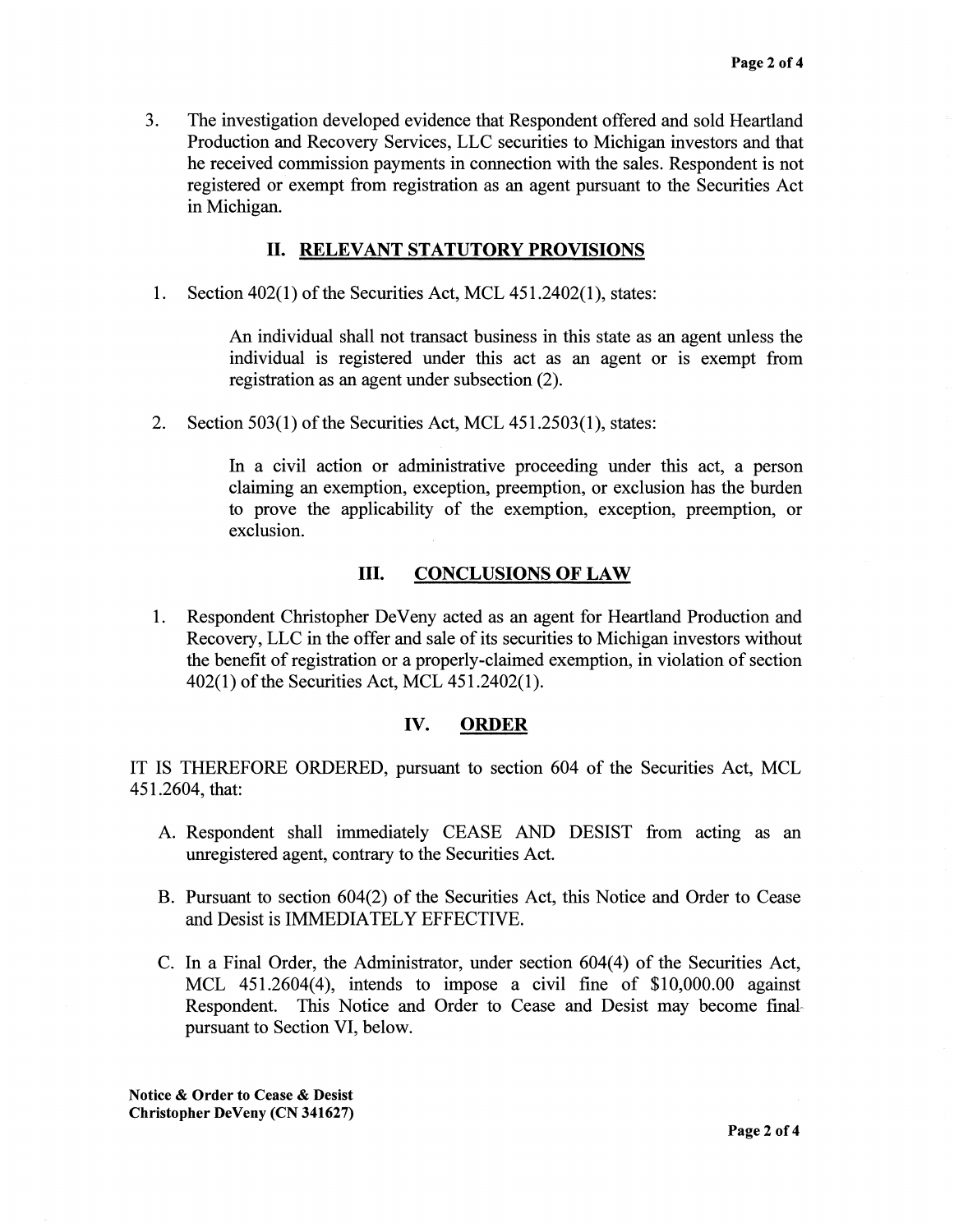D. Pursuant to section 508 of the Securities Act, MCL 451.2508, a person that willfully violates the Securities Act, or an order issued under the Securities Act, is guilty of a felony punishable by imprisonment for not more than 10 years or a fine of not more than \$500,000.00 for each violation, or both. An individual convicted of violating a rule or order under this act may be fined, but shall not be imprisoned, if the individual did not have knowledge of the rule or order.

#### **V. NOTICE OF OPPORTUNITY FOR HEARING**

Section 604 of the Securities Act, MCL 451.2604, provides that Respondent has 30 days beginning with the first day after the date of service of this Notice and Order to Cease and Desist to submit a written request to the Administrator asking that this matter be scheduled for a hearing. If the Administrator receives a written request in a timely manner, the Administrator shall schedule a hearing within 15 days after receipt of the request. The written request for a hearing must be addressed to:

> Corporations, Securities & Commercial Licensing Bureau Regulatory Compliance Division P.O. Box 30018 Lansing, MI 48909

#### **VI. ORDER FINAL ABSENT HEARING REQUEST**

A. Under section 604 of the Securities Act, MCL 451.2604, the Respondent's failure to submit a written request for a hearing to the Administrator within 30 days after the service date of this **NOTICE AND ORDER TO CEASE AND DESIST** shall result in this order becoming a **FINAL ORDER** by operation of law. The **FINAL ORDER** includes the imposition of the fines cited described in section IV.C., and the fine amounts set forth below will become due and payable to the Administrator within sixty (60) days after the date this order becomes final:

> \$10,000.00- Christopher DeVeny, under section 604 of the Securities Act, MCL 451.2604.

B. CIVIL FINE payments should be payable to the STATE OF MICHIGAN and contain identifying information (e.g., names and complaint numbers) and mailed to the following address:

> Corporations, Securities & Commercial Licensing Bureau Final Order Monitoring P.O. Box 30018 Lansing, MI 48909

**Notice** & **Order to Cease** & **Desist Christopher DeVeny (CN 341627)**